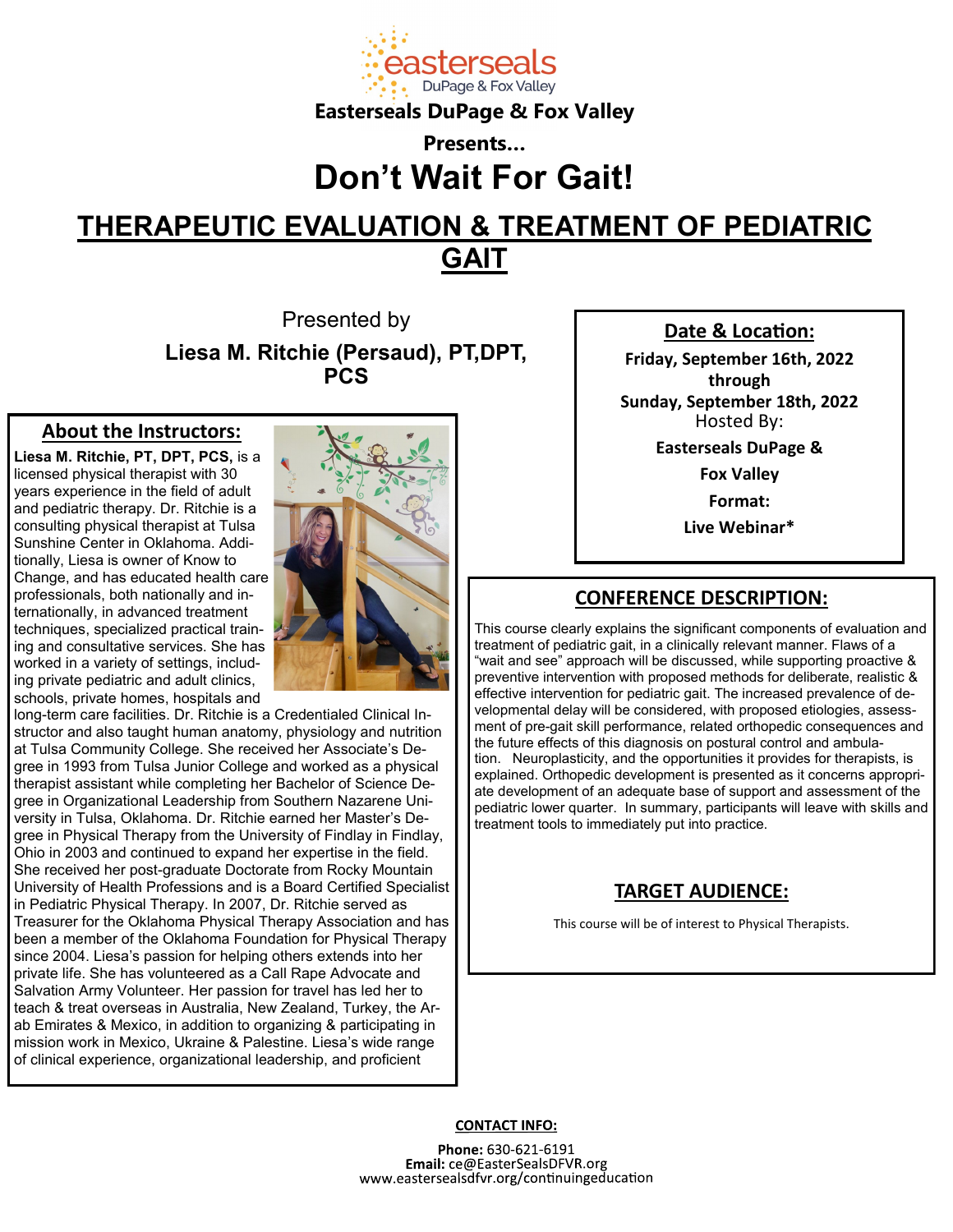## **Course Schedule: 12.5 Contact**

#### **Day 1: 5.5 HOURS TOTAL Time: 8:00am to 1:30pm CST**

• Foundational skills for movement

• Delayed ambulation & sensory motor performance, peer & social interaction, cognitive function & activity participation

• Developmental delay: etiology & consequences

*(15 MIN BREAK)* 

• The developmental process of gait

• Ages & developmental stages

• The pre-gait process

#### **Day 2: 4.5 HOURS TOTAL, Time: 8:00am to 12:30pm CST**

• Interventions effective in facilitating & improving pediatric gait:

• Garment therapy

• Orthotics

- Therapeutic taping
- Therapeutic activities

*(15 MIN BREAK)*

• Orthopedic pediatric lower extremity foot anatomy & function

• The consequences of misalignment & associated dysfunction

• Manual assessment & relevance of findings to gait:

• Hip rotation

- Ryder's Test
- Sacral angle
- Thigh-foot angle
- Relaxed calcaneal stance

• Dorsiflexion

• Inversion, inversion & subtalar neutral

• Forefoot adductus

#### **Day 3: 3 HOURS TOTAL, Time: 8:00am to 11:30am CST (no break)**

GROUP WORK: To best maximize the learning experience, participants will identify a client (from either current or previous experience) for reference during guided small group discussion. The design of this activity will facilitate application of the developmental principles & assessments learned during the previous two days. Specific questions & resources will be provided on Day 2 to assist in preparation. The intent of the final day is not to cause extra work or stress! Rather, the purpose is to provide exposure to new interventions, & assist participants in planning appropriate problem-oriented interventions. For further assimilation of the presented information, Liesa will present case studies of her own to conclude the day's learning.